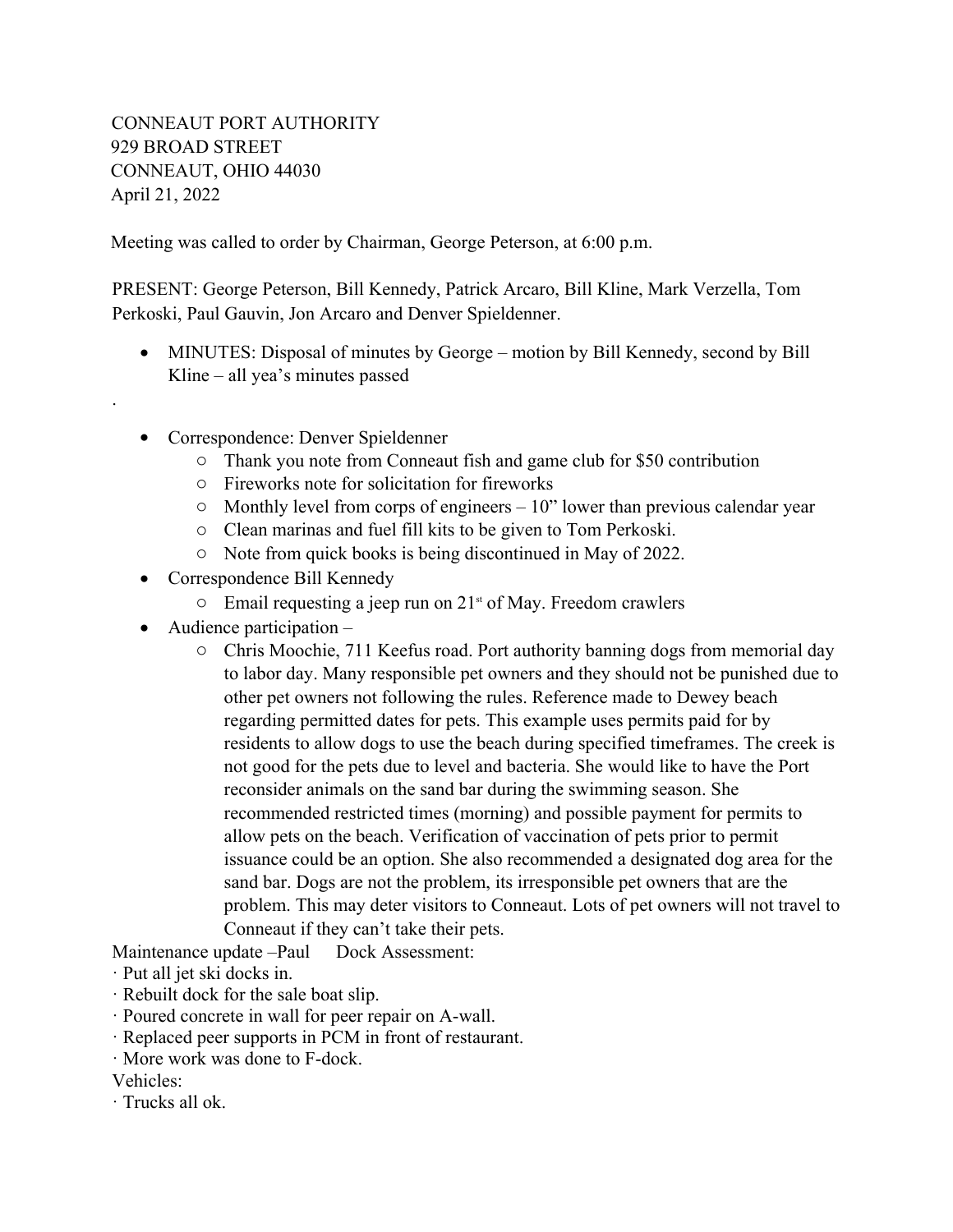· New Holland tractor needs a clutch - scheduled to go in this week.

Miscellaneous:

· Turn water on in all restrooms – fixed a couple minor leaks.

· Had meeting with the insurance company about playground - not in bad shape -minor fixes to do.

- · Called to have Day St. and Broad St. surveyed.
- · Put boat in water.
- · Moved log out of the lagoon.
- · Moved more debris to compost site in the city.
	- Aaron questioned about previously installed pylons on F dock. Paul said they are still working
	- Tom asked about problems with burning on the sandbar. Paul advised that the EPA is contributing to the inability to burn
	- Patrick asked about fencing and the hillside on Naylor Drive. Paul stated that he is very short staffed and if time permits he'll pick up on the hill side. George suggested using some of the sandbar crew to help clean the hill side.
	- Dock Report
		- o PCM
	- o Eighty docks rented.
	- o Eleven unrented docks. 1-twenty-five foot, 10-twenty foot.
	- o Twenty-four jet ski docks with three new rentals going in. Total will be twenty-seven.
	- o Two docks designated for the fuel dock.
	- o Two transient docks.
		- o · LAGOON
	- o 165 docks rented
	- o Nineteen unrented docks. 1-twenty-four foot, 1-thirty foot, 17-twenty foot docks.
	- o Twelve jet ski docks.
	- o One police boat dock.
		- o \$352,130 collected for dock and jet ski rentals.
	- $\bullet$  \$15245 is still owed on rented docks. We will be calling people (20) next week to collect the balance due. There will be a \$50 late fee charged and if the balance is not paid within one week from the time we call they will be subject to losing their dock and any monies paid will be forfeited. We will then proceed to rent their dock to someone else.
	- Two season dock passes have been sold for the launch ramp
	- One individual inquired about a seasonal sandbar pass. Denver will pursue that this week and get back to the person inquiring.
	- Bill Kline asked about extending the twenty foot docks. Denver is looking at pulling all the east side of D dock for parallel parking. Some people will be displaced but it may permit 25 foot boats on E dock.
	- Paul asked about more jet ski owners floating their jet skis or purchase their own docks. Denver mentioned that in Geneva the port does not provide jet ski docks. Owners of the jet skis rent the space and provide their own docks.
	- Bill Kennedy asked about the Geneva marina being as shielded as ours. Denver advised that it was similar but not exact.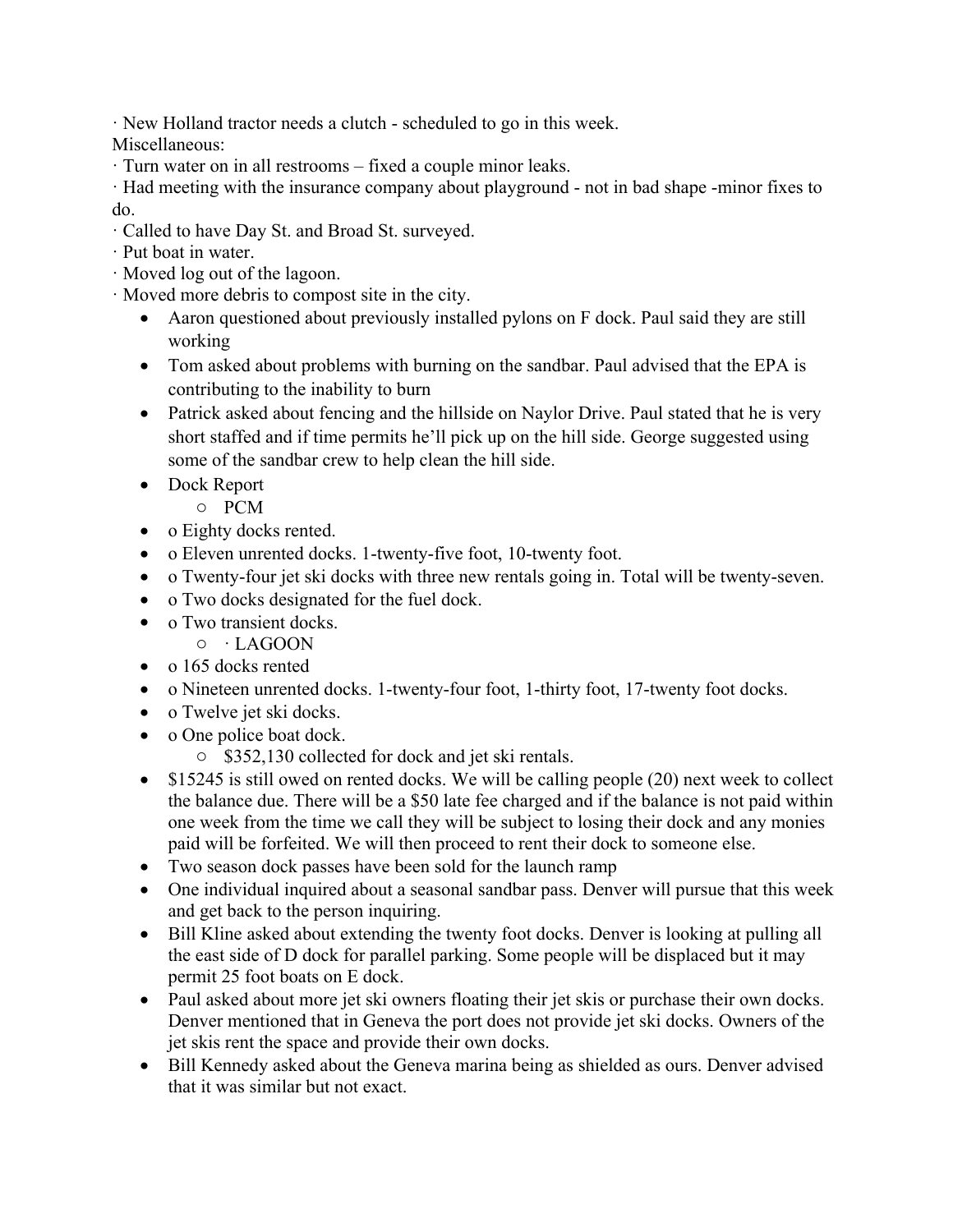- Tom asked about the waiting list. There are people waiting for jet ski docks.
- $\bullet$  Finance Report Patrick
	- o Denver thanked Babs for help. Printed name on checks need moved. They're not hitting the window for the mail to be seen. Babs will investigate.
- Motion to accept the Treasures report motion Bill Kline, second by mark Verzella, all yea's
- Motion to ratify payment of the current bills Motion by Aaron Joslin, second by Patrick Arcaro. All yea's
- Lease Committee Bill Kennedy,
	- o Delay in addendum signature for Conneaut boat club. Lack of notary. When bill returns from Florida they want to renegotiate.
	- $\circ$  Jeep X to go out on sand bar may 21<sup>st</sup>. silver fur k-9 rescue benefit. Requesting fees to be waived. Aaron Joslin said there will be maintenance costs for us to clean up the sand bar. Recommending a discount. Discussion to cover a couple hours of clean up. Paul discussed on leave no trace. George recommended a \$100 access fee, to clean the sandbar. No trash left behind should be included. Tom asked about where will they be promoting the event. Promotion on the web page (Paul). Bill Kennedy said this group is a registered non-profit.
- $\bullet$  Bill Kennedy made motion to permit Freedom Crawlers on 21<sup>st</sup> of May Onto the sandbar second by Bill Kline. Discussion: Patrick asked about gate closure while on the sand bar. 45 min to hour event. All in favor: Passed.
	- o Bill Kennedy referenced the fast boats coming around for this year and possibly charging.
	- o Security: working with border patrol to upgrade our camera systems. Main point of contact is on paternity leave. Money is already expended this year but discussions is for next year. George mentioned one camera would be \$7,000 installed. Mark asked if this would be Security Technologies. George said the new camera would cover the no wake zone. Police department can site and patrol in the no wake zone.
	- o Bill Kline recommended talking to Insite about funding sources for cameras. And coast guard may have funds.
	- o Bill Kennedy called USACE about no trespassing signs on the Breakwall. Continued follow up signs. Chief Colby cannot enforce without signage
	- o Bill Kennedy fuel dock shed will be painted soon. Similar to the kayak shed
- Dean Ave. Bill Kline
	- o Insurance inspection completed and he has a line on a grant through the insurance company. Uses include safety training for employees. George stated it's a very simple grant.
	- o Waiting on a quote for resurfacing the tennis courts. Also getting pricing on temporary pickle ball courts and netting equipment. George wants to see how well it's used. And mentioned that there is grant money available through the pickle ball association.
	- o Bill Kline is investigating different options for ice skating rinks. Discussed options about removable poles on the pickle ball courts. Hockey sized ice rinks are around \$12k. Bill Kline wants to prepare a power point presentation for Dean Ave.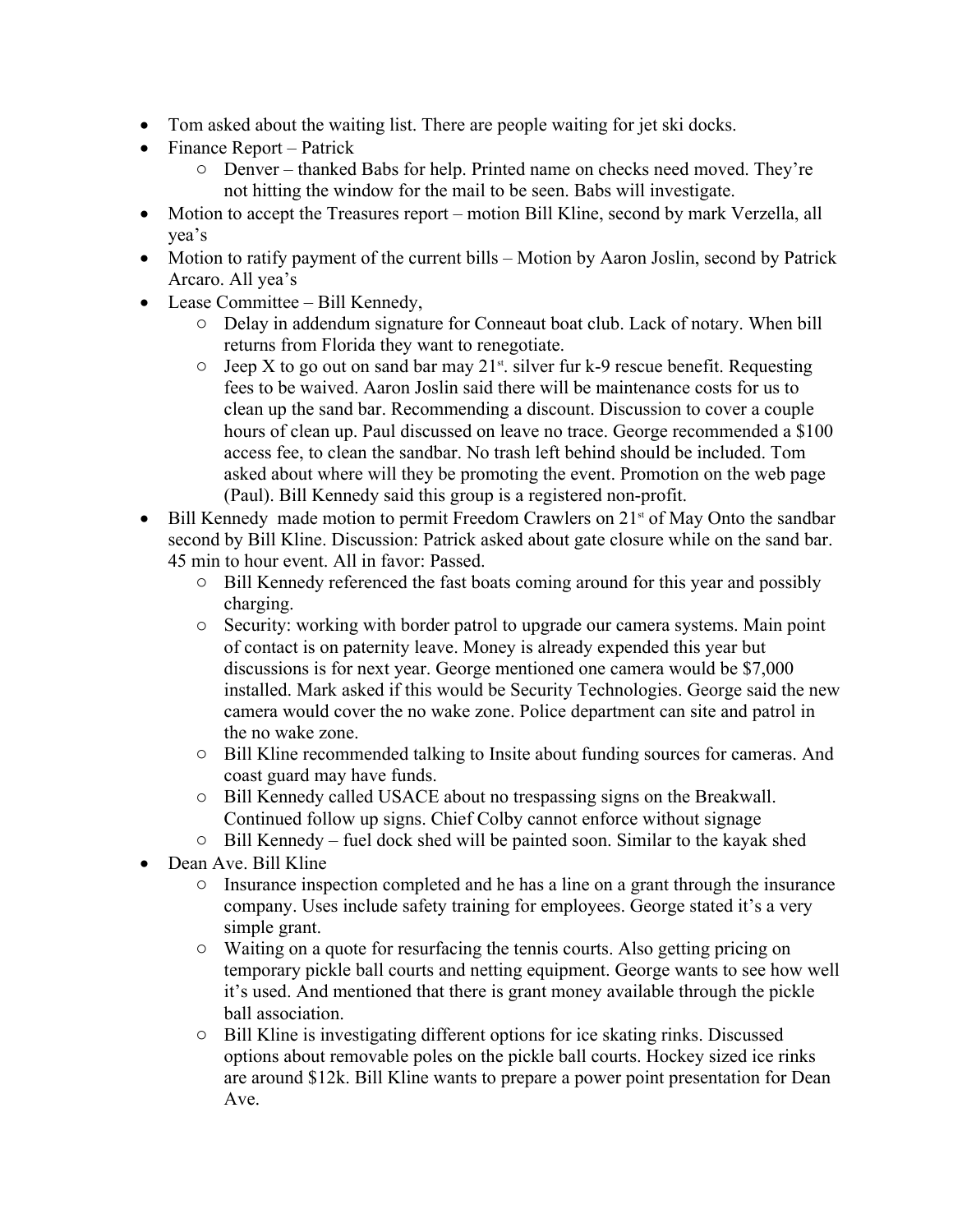- o George wanted to add that there is an issue with overnight parking. Signs may be necessary.
- Aaron Joslin –Coastal management grant application approved for \$50k. we will have to work with Insite now that funds have been approved. Probably need to run some public sessions, and should have a better timeline next month. Possibly summer or next fall.
- $\bullet$  Bill Kline Communications
	- o Flag raising for Ukraine. Made front page news. Contacted local papers and Erie paper. Erie newspaper has a local Conneaut resident.:/
	- o George mentioned Denver and Paul are going on the morning show at 4/22/22
- Tom Environmental
	- o Ornithology dept. was back and we'll be back again soon. Article to follow in May. George asked about press release and how timely we can get it.
	- $\circ$  Training sessions for boater sessions. 15 20 minutes. Carbon monoxide poisoning and such. This should get us the platinum flag by the middle of summer.
	- o Attempt to get some recycling done with the shrink wrap. Usually cost is a wash. George mentioned talking to Charlie deck at shred rite. Paul mentioned that they are already throwing the plastic away. Boats are going in the water and plastic is getting thrown away.
	- o ODNR permit. George mentioned that 30 days for comment. Permit is for dredging.
	- o Mark mentioned a nesting permit from ODNR. Mark mentioned that there is a permit that can be obtained through ODNR for nest removal.
- $\bullet$  Old business George
	- o Parking lot study still in CT's hands
	- o Gate for parking lot is much less than anticipated.
	- o Fourth of July committee is active. He's been in communication with the chamber. Sponsored whether it's on Friday or Saturday.
	- o Darlyene Brisly, going to run the car show, 50/50, Chinese auction. Money will be donated to Conneaut police and fire department forDiver training rescue and drowning recovery.
- $\bullet$  Mr. Arcaro (Jon)
	- o Asking for cooperation to follow city code about our dumpsters. Paul advised that it's being addressed.
	- o He said that it was a fantastic job with a bike rack. The city has an available one to be installed at Dean Ave.
	- o George brought up the "Conneaut" sign again. Open up discussion in May with the tourism Board.
	- o Patrick asked Jon to see how many bike racks the city has available.
- New Business:
	- o Offer to extend offer to Hattie. Four classes away from her Master's degree.
	- o Motion by Bill Kline second by Bill Kennedy to offer Hattie \$17.00 per hour with \$.50 per hour increase after 60 day probationary period. Passed
	- o Paul boat launch fees. Had a meeting with boat ramp attendants today. People who launch jet ski. Discussion to pay \$10 if jet ski owners want access to the sand bar. We didn't make money on the sand bar last year (Aaron).